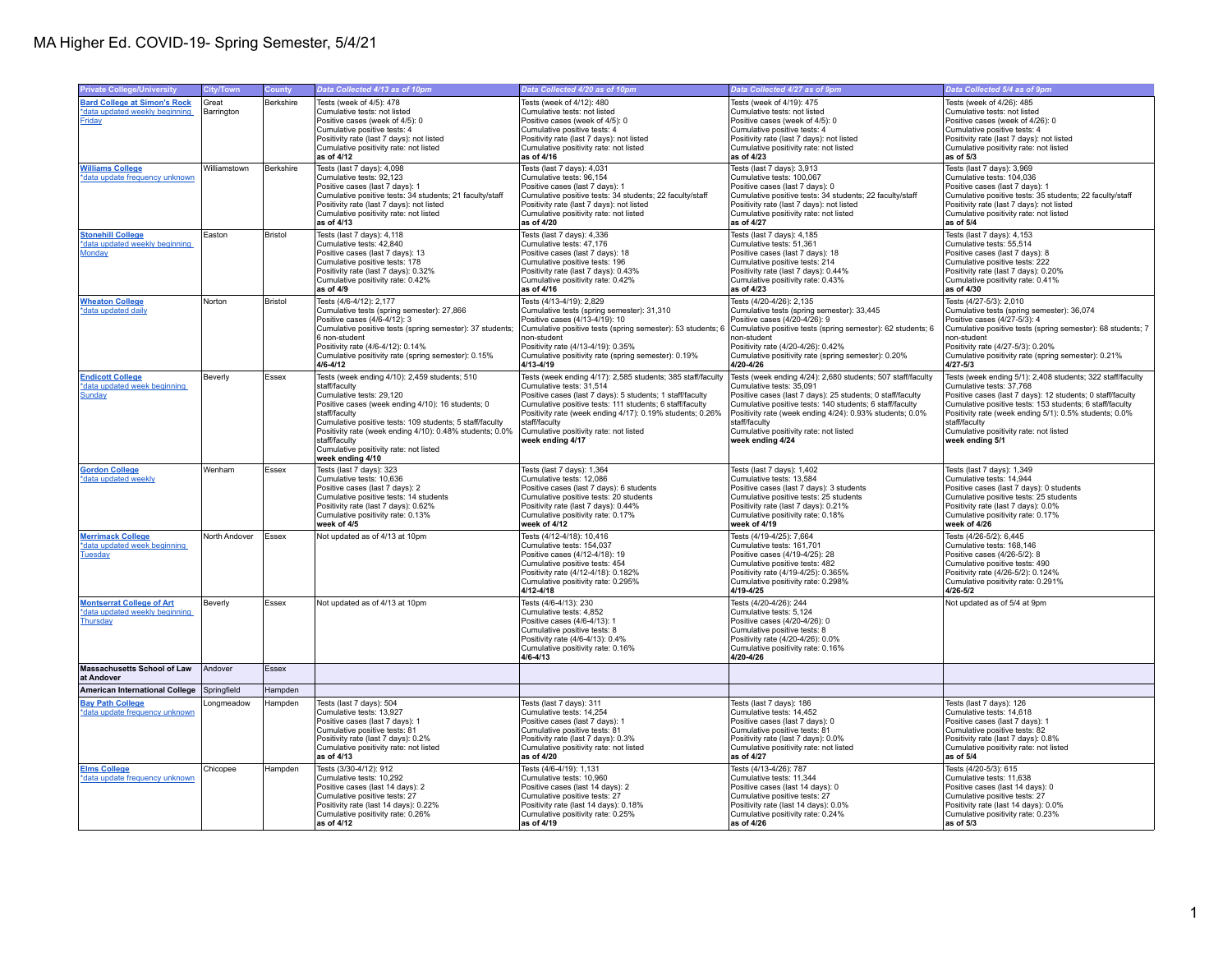| <b>Private College/University</b> | City/Town     | County    | Data Collected 4/13 as of 10pm                              | Data Collected 4/20 as of 10pm                              | Data Collected 4/27 as of 9pm                               | Data Collected 5/4 as of 9pm                                |
|-----------------------------------|---------------|-----------|-------------------------------------------------------------|-------------------------------------------------------------|-------------------------------------------------------------|-------------------------------------------------------------|
| <b>Springfield College</b>        | Springfield   | Hampden   | Tests (last 7 days): 1,361                                  | Tests (last 7 days): 1,325                                  | Tests (last 7 days): 1,327                                  | Tests (last 7 days): 1,221                                  |
| data update frequency unknown     |               |           | Cumulative tests: 25,336                                    | Cumulative tests: 27,888                                    | Cumulative tests: 30,572                                    | Cumulative tests: 32,966                                    |
|                                   |               |           | Positive cases (last 7 days): 12                            |                                                             |                                                             |                                                             |
|                                   |               |           |                                                             | Positive cases (last 7 days): 15                            | Positive cases (last 7 days): 8                             | Positive cases (last 7 days): 9                             |
|                                   |               |           | Cumulative positive tests: 80                               | Cumulative positive tests: 110                              | Cumulative positive tests: 222                              | Cumulative positive tests: 249                              |
|                                   |               |           | Positivity rate (last 7 days): 0.88%                        | Positivity rate (last 7 days): 1.13%                        | Positivity rate (last 7 days): 0.60%                        | Positivity rate (last 7 days): 0.74%                        |
|                                   |               |           | Cumulative positivity rate: 0.81%                           | Cumulative positivity rate: 1.09%                           | Cumulative positivity rate: 0.96%                           | Cumulative positivity rate: 0.76%                           |
|                                   |               |           | as of 4/12                                                  | as of 4/18                                                  | as of 4/26                                                  | as of 5/3                                                   |
| <b>Western New England</b>        | Springfield   | Hampden   | Tests (last 7 days): not listed                             | Tests (last 7 days): not listed                             | Tests (last 7 days): not listed                             | Tests (last 7 days): not listed                             |
|                                   |               |           |                                                             |                                                             |                                                             |                                                             |
| <b>University</b>                 |               |           | Cumulative tests: 15,053                                    | Cumulative tests: 16,916                                    | Cumulative tests: 18,820                                    | Cumulative tests: 20,608                                    |
| *data updated every Thursday      |               |           | Positive cases (last 7 days): not listed                    | Positive cases (last 7 days): not listed                    | Positive cases (last 7 days): not listed                    | Positive cases (last 7 days): not listed                    |
|                                   |               |           | Cumulative positive tests: 319                              | Cumulative positive tests: 326                              | Cumulative positive tests: 333                              | Cumulative positive tests: 343                              |
|                                   |               |           | Positivity rate (last 7 days): not listed                   | Positivity rate (last 7 days): not listed                   | Positivity rate (last 7 days): not listed                   | Positivity rate (last 7 days): not listed                   |
|                                   |               |           | Cumulative positivity rate: not listed                      | Cumulative positivity rate: not listed                      | Cumulative positivity rate: not listed                      | Cumulative positivity rate: not listed                      |
|                                   |               |           | as of 4/9                                                   | as of 4/16                                                  | as of 4/23                                                  | as of 4/30                                                  |
|                                   |               |           |                                                             |                                                             |                                                             |                                                             |
| <b>Amherst College</b>            | Amherst       | Hampshire | Tests (last 7 days): not listed                             | Tests (last 7 days): not listed                             | Tests (last 7 days): not listed                             | Tests (last 7 days): not listed                             |
| *data updated M-F, week           |               |           | Cumulative tests: 40,727                                    | Cumulative tests: 45,641                                    | Cumulative tests: 49,691                                    | Cumulative tests: 54,512                                    |
| beginning Sunday                  |               |           | Positive cases (last 7 days): not listed                    | Positive cases (last 7 days): not listed                    | Positive cases (last 7 days): not listed                    | Positive cases (last 7 days): not listed                    |
|                                   |               |           | Cumulative positive tests: 20 students; 1 faculty; 10 staff | Cumulative positive tests: 20 students; 1 faculty; 10 staff | Cumulative positive tests: 21 students; 1 faculty; 10 staff | Cumulative positive tests: 21 students; 1 faculty; 11 staff |
|                                   |               |           | Positivity rate (last 14 days): 0.0%                        | Positivity rate (last 14 days): 0.0%                        | Positivity rate (last 14 days): 0.01%                       | Positivity rate (last 14 days): 0.02%                       |
|                                   |               |           | Cumulative positivity rate: not listed                      | Cumulative positivity rate: not listed                      | Cumulative positivity rate: not listed                      | Cumulative positivity rate: not listed                      |
|                                   |               |           | as of 4/12                                                  | as of 4/20                                                  | as of 4/27                                                  | as of $5/4$                                                 |
|                                   |               |           |                                                             |                                                             |                                                             |                                                             |
| <b>Mount Holyoke College</b>      | South Hadley  | Hampshire | Tests (last 7 days): 1,336 students; 515 employees          | Tests (last 7 days): 1,388 students; 513 employees          | Tests (last 7 days): 1,410 students; 513 employees          | Tests (last 7 days): 1,390 students; 523 employees          |
| *data updated M-F                 |               |           | Cumulative tests: 35,988                                    | Cumulative tests: 38,430                                    | Cumulative tests: 40,389                                    | Cumulative tests: 42.334                                    |
|                                   |               |           | Positive cases (last 7 days): 0 student; 0 employee;        | Positive cases (last 7 days): 1 student; 1 employee;        | Positive cases (last 7 days): 0 student; 0 employee;        | Positive cases (last 7 days): 0 student; 0 employee;        |
|                                   |               |           | 0 affiliate                                                 | 0 affiliate                                                 | 0 affiliate                                                 | 0 affiliate                                                 |
|                                   |               |           | Cumulative positive tests: 44                               | Cumulative positive tests: 46                               | Cumulative positive tests: 46                               | Cumulative positive tests: 46                               |
|                                   |               |           | Positivity rate (last 7 days): 0.0% for students; 0.0% for  | Positivity rate (last 7 days): 0.072% for students; 0.195%  | Positivity rate (last 7 days): 0.0% for students;           | Positivity rate (last 7 days): 0.0% for students;           |
|                                   |               |           | employees                                                   | for employees                                               | 0.0% for employees                                          | 0.0% for employees                                          |
|                                   |               |           | Cumulative positivity rate: 0.122%                          | Cumulative positivity rate: 0.120%                          | Cumulative positivity rate: 0.114%                          | Cumulative positivity rate: 0.109%                          |
|                                   |               |           | as of 4/13                                                  | as of 4/20                                                  | as of 4/26                                                  | as of 5/3                                                   |
|                                   |               |           |                                                             |                                                             |                                                             |                                                             |
| <b>Smith College</b>              | Northampton   | Hampshire | Tests (last 7 days): 5,689                                  | Tests (last 7 days): 5,749                                  | Tests (last 7 days): 4,802                                  | Tests (last 7 days): 4,666                                  |
| *data updated twice weekly        |               |           | Cumulative tests: 73,714                                    | Cumulative tests: 78,440                                    | Cumulative tests: 82,225                                    | Cumulative tests: 86,891                                    |
|                                   |               |           | Positive cases (last 7 days): 6                             | Positive cases (last 7 days): 2                             | Positive cases (last 7 days): 2                             | Positive cases (last 7 days): 1                             |
|                                   |               |           | Cumulative positive tests: 12 students; 32 employees        | Cumulative positive tests: 13 students; 32 employees        | Cumulative positive tests: 15 students; 33 employees        | Cumulative positive tests: 16 students; 33 employees        |
|                                   |               |           | Positivity rate (last 14 days): 0.08%                       | Positivity rate (last 14 days): 0.07%                       | Positivity rate (last 14 days): 0.07%                       | Positivity rate (last 14 days): 0.04%                       |
|                                   |               |           | Cumulative positivity rate: not listed                      | Cumulative positivity rate: not listed                      | Cumulative positivity rate: not listed                      | Cumulative positivity rate: not listed                      |
|                                   |               |           | as of 4/12                                                  | as of 4/19                                                  | as of 4/26                                                  | as of $5/3$                                                 |
|                                   |               |           |                                                             |                                                             |                                                             |                                                             |
| <b>Hampshire College</b>          | Amherst       | Hampshire | Tests (4/2-4/8): 528                                        | Tests (4/9-4/15): 524                                       | Tests (4/16-4/22): 534                                      | Tests (4/23-4/29): 501                                      |
| *data updated week beginning      |               |           | Cumulative tests: 6,797                                     | Cumulative tests: 7,321                                     | Cumulative tests: 7,855                                     | Cumulative tests: 8,356                                     |
| Wednesday                         |               |           | Positive cases (4/2-4/8): 0                                 | Positive cases (4/9-4/15): 0                                | Positive cases (4/16-4/22): 1                               | Positive cases (4/23-4/29): 0                               |
|                                   |               |           | Cumulative positive tests: 7                                | Cumulative positive tests: 7                                | Cumulative positive tests: 7                                | Cumulative positive tests: 8                                |
|                                   |               |           | Positivity rate (4/2-4/8): 0.0%                             | Positivity rate (4/9-4/15): 0.0%                            | Positivity rate (4/16-4/22): 0.09%                          | Positivity rate (4/23-4/29): 0.0%                           |
|                                   |               |           | Cumulative positivity rate: 0.10%                           | Cumulative positivity rate: 0.10%                           | Cumulative positivity rate: 0.10%                           | Cumulative positivity rate: 0.10%                           |
|                                   |               |           | $4/2 - 4/8$                                                 | 4/9-4/15                                                    | $4/16 - 4/22$                                               | 4/23-4/29                                                   |
|                                   |               |           |                                                             |                                                             |                                                             |                                                             |
| <b>Bentley University</b>         | Waltham       | Middlesex | Tests (4/6-4/12): 4,364                                     | Tests (4/13-4/19): 4,068                                    | Tests (4/20-4/22): 3,069                                    | Tests (4/23-4/30): 3,582                                    |
| *data update frequency unknown    |               |           | Cumulative tests: 53.134                                    | Cumulative tests: 58.732                                    | Cumulative tests: 61.801                                    | Cumulative tests: 65.383                                    |
|                                   |               |           | Positive cases (last 7 days): not listed                    | Positive cases (last 7 days): not listed                    | Positive cases (last 7 days): not listed                    | Positive cases (last 7 days): not listed                    |
|                                   |               |           | Cumulative positive tests: 344                              | Cumulative positive tests: 359                              | Cumulative positive tests: 361                              | Cumulative positive tests: 363                              |
|                                   |               |           | Positivity rate (7 day average): 0.39%                      | Positivity rate (7 day average): 0.20%                      | Positivity rate (7 day average): 0.12%                      | Positivity rate (7 day average): 0.06%                      |
|                                   |               |           | Cumulative positivity rate: 0.66%                           | Cumulative positivity rate: 0.62%                           | Cumulative positivity rate: 0.60%                           | Cumulative positivity rate: 0.57%                           |
|                                   |               |           | as of 4/13                                                  | as of 4/19                                                  | as of 4/22                                                  | as of 5/2                                                   |
|                                   |               |           |                                                             |                                                             |                                                             |                                                             |
| <b>Boston College</b>             | Chestnut Hill | Middlesex | Tests (4/5-4/11): 16,256                                    | Tests (4/12-4/18): 12,168                                   | Tests (4/19-4/25): 11,780                                   | Tests (4/26-5/2): 11,380                                    |
| *data updated T-F, week           |               |           | Cumulative tests: 296.686                                   | Cumulative tests: 312.399                                   | Cumulative tests: 320.634                                   | Cumulative tests: 332.014                                   |
| beginning Monday                  |               |           | Positive cases (4/5-4/11): 46                               | Positive cases (4/12-4/18): 34                              | Positive cases (4/19-4/25): 21                              | Positive cases (4/26-5/2): 21                               |
|                                   |               |           | Cumulative positive tests: 1,198                            | Cumulative positive tests: 1,242                            | Cumulative positive tests: 1,253                            | Cumulative positive tests: 1,274                            |
|                                   |               |           | Positivity rate (4/5-4/11): 0.28%                           | Positivity rate (4/12-4/18): 0.27%                          | Positivity rate (4/19-4/25): 0.17%                          | Positivity rate (4/26-5/2): 0.18%                           |
|                                   |               |           | Cumulative positivity rate: 0.40%                           | Cumulative positivity rate: 0.39%                           | Cumulative positivity rate: 0.39%                           | Cumulative positivity rate: 0.38%                           |
|                                   |               |           | $4/5 - 4/11$                                                | $4/12 - 4/18$                                               | 4/19-4/25                                                   | 4/26-5/2                                                    |
|                                   | Waltham       | Middlesex | Tests (week of 4/4): 6,046                                  | Tests (week of 4/11): 4,589                                 | Tests (week of 4/18): 6,310                                 | Tests (week of 4/25): 5,922                                 |
| <b>Brandeis University</b>        |               |           | Cumulative tests: 120,078 students; 43,244 faculty/staff    | Cumulative tests: 123,182 students; 44,529 faculty/staff    |                                                             |                                                             |
| *data updated daily, week         |               |           |                                                             |                                                             | Cumulative tests: 129,384 students; 46,423 faculty/staff    | Cumulative tests: 133,948 students; 47,775 faculty/staff    |
| beginning Sunday                  |               |           | Positive cases (week of 4/4): 0 students; 0 faculty/staff   | Positive cases (week of 4/11): 1 students: 0 faculty/staff  | Positive cases (week of 4/11): 1 students: 1 faculty/staff  | Positive cases (week of 4/25): 0 students: 2 faculty/staff  |
|                                   |               |           | Cumulative positive tests: not listed                       | Cumulative positive tests: not listed                       | Cumulative positive tests: not listed                       | Cumulative positive tests: not listed                       |
|                                   |               |           | Positivity rate (last 7 days): 0.10%                        | Positivity rate (last 7 days): 0.02%                        | Positivity rate (last 7 days): 0.03%                        | Positivity rate (last 7 days): 0.03%                        |
|                                   |               |           | Cumulative positivity rate: not listed                      | Cumulative positivity rate: not listed                      | Cumulative positivity rate: not listed                      | Cumulative positivity rate: not listed                      |
|                                   |               |           | week of 4/4                                                 | week of 4/15                                                | week of 4/18                                                | week of 4/25                                                |
| <b>Cambridge College</b>          | Cambridge     | Middlesex |                                                             |                                                             |                                                             |                                                             |
| <b>Harvard University</b>         | Cambridge     | Middlesex | Tests (last 7 days): 19,394                                 | Tests (last 7 days): 18,674                                 | Tests (last 7 days): 17,225                                 | Tests (last 7 days): 16,242                                 |
| *data updated daily               |               |           | Cumulative tests: 123,808 students; 251,343 faculty/staff   | Cumulative tests: 129,177 students; 259,745 faculty/staff   | Cumulative tests: 133,913 students; 267,405 faculty/staff   | Cumulative tests: 138,814 students; 275,882 faculty/staff   |
|                                   |               |           | Positive cases (last 7 days): 48                            | Positive cases (last 7 days): 17                            | Positive cases (last 7 days): 17                            | Positive cases (last 7 days): 5                             |
|                                   |               |           | Cumulative positive tests: 83 undergraduate students:       | Cumulative positive tests: 91 undergraduate students; 285   | Cumulative positive tests: 96 undergraduate students; 288   | Cumulative positive tests: 96 undergraduate students: 290   |
|                                   |               |           | 281 graduate students; 548 faculty/staff                    | graduate students; 555 faculty/staff                        | graduate students; 564 faculty/staff                        | graduate students; 568 faculty/staff                        |
|                                   |               |           | Positivity rate (last 7 days): 0.25%                        | Positivity rate (last 7 days): 0.09%                        | Positivity rate (last 7 days): 0.10%                        | Positivity rate (last 7 days): 0.03%                        |
|                                   |               |           |                                                             |                                                             |                                                             |                                                             |
|                                   |               |           |                                                             |                                                             |                                                             |                                                             |
|                                   |               |           | Cumulative positivity rate: not listed                      | Cumulative positivity rate: not listed                      | Cumulative positivity rate: not listed                      | Cumulative positivity rate: not listed                      |
| <b>Harvard Extension School</b>   | Cambridge     | Middlesex | as of 4/12                                                  | as of 4/19                                                  | as of 4/26                                                  | as of 5/3                                                   |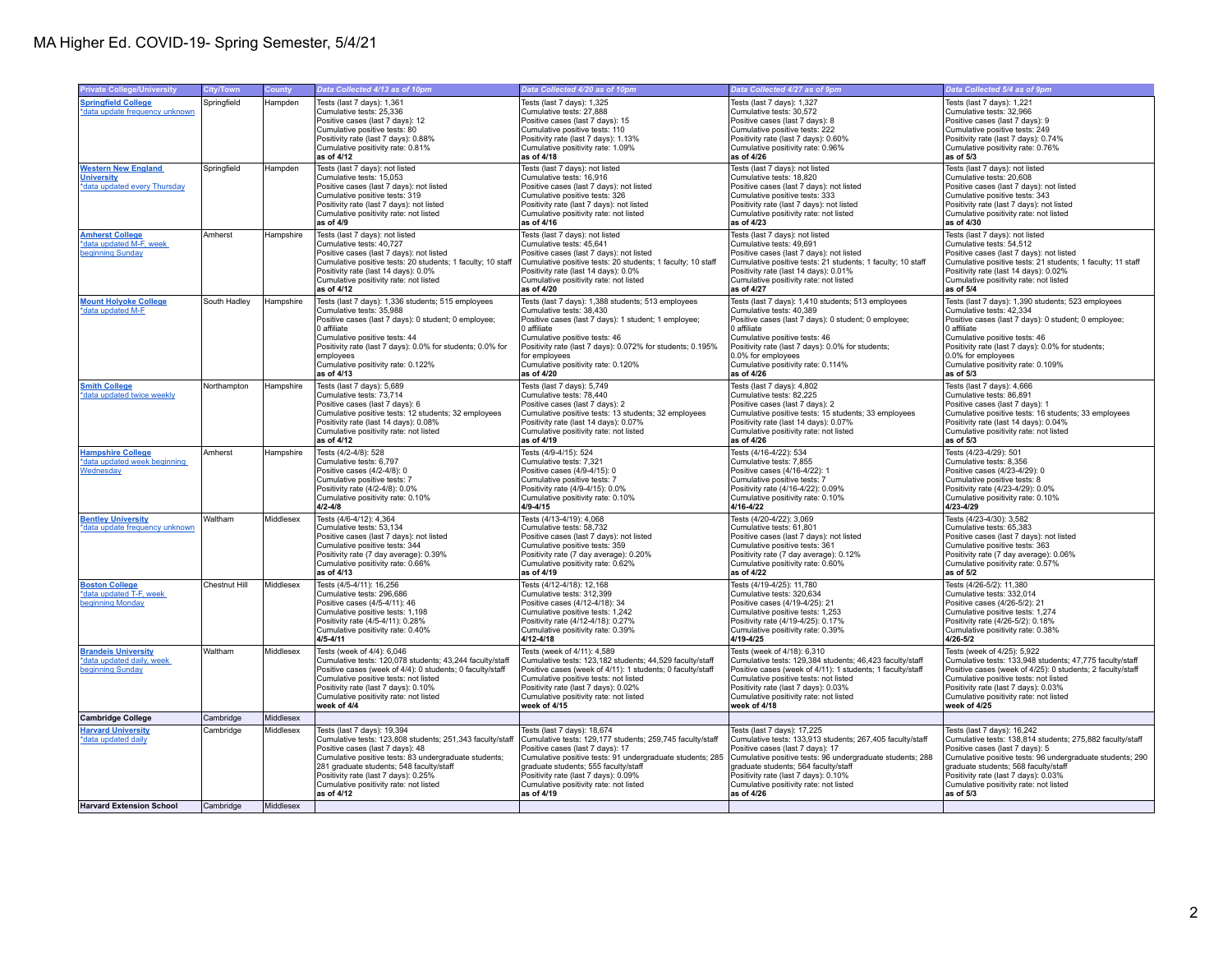## MA Higher Ed. COVID-19- Spring Semester, 5/4/21

|                                    |           | County    | Data Collected 4/13 as of 10pm                                                                                | Data Collected 4/20 as of 10pm                                                                                 | Data Collected 4/27 as of 9pm                                                                                  | Data Collected 5/4 as of 9pm                                                                                   |
|------------------------------------|-----------|-----------|---------------------------------------------------------------------------------------------------------------|----------------------------------------------------------------------------------------------------------------|----------------------------------------------------------------------------------------------------------------|----------------------------------------------------------------------------------------------------------------|
| <b>Private College/University</b>  | City/Town |           |                                                                                                               |                                                                                                                |                                                                                                                |                                                                                                                |
| <b>Lasell College</b>              | Newton    | Middlesex | Tests (last 7 days): not listed                                                                               | Tests (last 7 days): not listed                                                                                | Tests (last 7 days): not listed                                                                                | Tests (last 7 days): not listed                                                                                |
| *data updated daily                |           |           | Cumulative tests: 15,317 students; 3,843 employees;                                                           | Cumulative tests: 16,660 students; 4,138 employees;                                                            | Cumulative tests: 17,822 students; 4,383 employees; 1,828                                                      | Cumulative tests: 19,228 students; 4,694 employees; 1,960                                                      |
|                                    |           |           | 1,594 other                                                                                                   | 1,715 other                                                                                                    | other                                                                                                          | other                                                                                                          |
|                                    |           |           | Positive cases (last 7 days): 4                                                                               | Positive cases (last 7 days): 2                                                                                | Positive cases (last 7 days): 3                                                                                | Positive cases (last 7 days): 0                                                                                |
|                                    |           |           | Cumulative positive tests: 32 students; 11 employees; 12                                                      | Cumulative positive tests: 34 students; 12 employees; 12                                                       | Cumulative positive tests: 37 students; 12 employees; 12                                                       | Cumulative positive tests: 38 students; 12 employees; 12                                                       |
|                                    |           |           | other/village                                                                                                 | other/village                                                                                                  | other/village                                                                                                  | other/village                                                                                                  |
|                                    |           |           | Positivity rate (average daily):0.32%<br>Cumulative positivity rate: 0.25%                                    | Positivity rate (average daily): 0.31%<br>Cumulative positivity rate: 0.24%                                    | Positivity rate (average daily): 0.31%<br>Cumulative positivity rate: 0.24%                                    | Positivity rate (average daily): 0.29%<br>Cumulative positivity rate: 0.23%                                    |
|                                    |           |           | as of 4/11                                                                                                    | as of 4/19                                                                                                     | as of 4/26                                                                                                     | as of $5/3$                                                                                                    |
| <b>Lesley University</b>           | Cambridge | Middlesex |                                                                                                               |                                                                                                                |                                                                                                                |                                                                                                                |
| <b>Massachusetts Institute of</b>  | Cambridge | Middlesex | Tests (last 7 days): 10,591 students; 7,123 employees;                                                        | Tests (last 7 days): 9,466 students; 5,981 employees;                                                          | Tests (last 7 days): 10,094 students; 6,393 employees;                                                         | Tests (last 7 days): 10,147 students; 6,800 employees;                                                         |
| <b>Technology</b>                  |           |           | 2,190 affiliates                                                                                              | 1,995 affiliates                                                                                               | 2023 affiliates                                                                                                | 2.107 affiliates                                                                                               |
| *data updated daily                |           |           | Cumulative tests: 266,543 students; 219,449 employees;                                                        | Cumulative tests: 277,754 students; 226,405 employees;                                                         | Cumulative tests: 290,008 students; 234,358 employees;                                                         | Cumulative tests: 301,895 students; 242,454 employees;                                                         |
|                                    |           |           | 61.748 affiliates                                                                                             | 64,004 affiliates                                                                                              | 66,313 affiliates                                                                                              | 68,797 affiliates                                                                                              |
|                                    |           |           | Positive cases (last 7 days): 6 students; 6 employees; 3                                                      | Positive cases (last 7 days): 4 students; 5 employees; 5                                                       | Positive cases (last 7 days): 3 students; 3 employees; 7                                                       | Positive cases (last 7 days): 3 students; 0 employees; 2                                                       |
|                                    |           |           | affiliates                                                                                                    | affiliates                                                                                                     | affiliates                                                                                                     | affiliates                                                                                                     |
|                                    |           |           | Cumulative positive tests: 415 students; 413 employees;                                                       | Cumulative positive tests: 421 students; 421 employees;                                                        | Cumulative positive tests: 426 students; 432 employees;                                                        | Cumulative positive tests: 431 students; 433 employees;                                                        |
|                                    |           |           | 170 affiliates                                                                                                | 179 affiliates                                                                                                 | 188 affiliates                                                                                                 | 190 affiliates                                                                                                 |
|                                    |           |           | Positivity rate (last 7 days): 0.06% students; 0.08%                                                          | Positivity rate (last 7 days): 0.04% students; 0.08%                                                           | Positivity rate (last 7 days): 0.03% students; 0.05%                                                           | Positivity rate (last 7 days): 0.03% students; 0.0%                                                            |
|                                    |           |           | employees; 0.14% affiliates<br>Cumulative positivity rate: 0.16% students; 0.19%                              | employees; 0.25% affiliates<br>Cumulative positivity rate: 0.15% students; 0.19%                               | employees; 0.35% affiliates<br>Cumulative positivity rate: 0.15% students; 0.18%                               | employees; 0.09% affiliates<br>Cumulative positivity rate: 0.14% students; 0.18%                               |
|                                    |           |           | employees; 0.28% affiliates                                                                                   | employees; 0.28% affiliates                                                                                    | employees; 0.28% affiliates                                                                                    | employees; 0.28% affiliates                                                                                    |
|                                    |           |           | as of $4/13$                                                                                                  | as of $4/19$                                                                                                   | as of $4/26$                                                                                                   | as of 5/4                                                                                                      |
| <b>Regis College</b>               | Weston    | Middlesex | Tests (4/4-4/10): 1,209                                                                                       | Tests (4/11-4/17): 1,184                                                                                       | Tests (4/18-4/24): 964                                                                                         | Tests (4/25-5/1): 677                                                                                          |
| *data updated on Wednesday         |           |           | Cumulative tests: 18,182                                                                                      | Cumulative tests: 19,344                                                                                       | Cumulative tests: 20,304                                                                                       | Cumulative tests: 20,973                                                                                       |
|                                    |           |           | Positive cases (4/4-4/10): 1                                                                                  | Positive cases (4/11-4/17): 0                                                                                  | Positive cases (4/18-4/24): 2                                                                                  | Positive cases (4/25-5/1): 0                                                                                   |
|                                    |           |           | Cumulative positive tests: 69                                                                                 | Cumulative positive tests: 69                                                                                  | Cumulative positive tests: 71                                                                                  | Cumulative positive tests: 71                                                                                  |
|                                    |           |           | Positivity rate (last 7 days): not listed                                                                     | Positivity rate (last 7 days): not listed                                                                      | Positivity rate (last 7 days): not listed                                                                      | Positivity rate (last 7 days): not listed                                                                      |
|                                    |           |           | Cumulative positivity rate: not listed<br>$4/4 - 4/10$                                                        | Cumulative positivity rate: not listed<br>4/11-4/17                                                            | Cumulative positivity rate: not listed<br>4/18-4/24                                                            | Cumulative positivity rate: not listed<br>$4/25 - 5/1$                                                         |
| <b>Tufts University</b>            | Medford   | Middlesex | Tests (last 7 days): 21,072                                                                                   | Tests (last 7 days): 16,939                                                                                    | Tests (last 7 days): 15,593                                                                                    | Tests (last 7 days): 15,390                                                                                    |
| *data updated daily                |           |           | Cumulative tests: 495,961                                                                                     | Cumulative tests: 512,900                                                                                      | Cumulative tests: 528,494                                                                                      | Cumulative tests: 543,885                                                                                      |
|                                    |           |           | Positive cases (last 7 days): 32                                                                              | Positive cases (last 7 days): 14                                                                               | Positive cases (last 7 days): 6                                                                                | Positive cases (last 7 days): 11                                                                               |
|                                    |           |           | Cumulative positive tests: 732                                                                                | Cumulative positive tests: 746                                                                                 | Cumulative positive tests: 752                                                                                 | Cumulative positive tests: 763                                                                                 |
|                                    |           |           | Positivity rate (last 7 days): 0.15%                                                                          | Positivity rate (last 7 days): 0.08%                                                                           | Positivity rate (last 7 days): 0.04%                                                                           | Positivity rate (last 7 days): 0.07%                                                                           |
|                                    |           |           | Cumulative positivity rate: 0.15%                                                                             | Cumulative positivity rate: 0.15%                                                                              | Cumulative positivity rate: 0.14%                                                                              | Cumulative positivity rate: 0.14%                                                                              |
|                                    |           |           | as of 4/11                                                                                                    | as of 4/18                                                                                                     | as of 4/25                                                                                                     | as of 5/2                                                                                                      |
| <b>Babson College</b>              | Norfolk   | Norfolk   | Tests (4/3-4/9): 3,885                                                                                        | Tests (4/10-4/16): 3,641                                                                                       | Tests (4/17-4/23): 3,138                                                                                       | Tests (4/25-5/1): 3,037                                                                                        |
| *data updated on Friday            |           |           | Cumulative tests: 50.875                                                                                      | Cumulative tests: 54.516                                                                                       | Cumulative tests: 57.654                                                                                       | Cumulative tests: 60.692                                                                                       |
|                                    |           |           | Positive cases (4/3-4/9): 29 students; 0 employees; 0<br>service providers                                    | Positive cases (4/10-4/16): 13 students; < 3 employees; 0<br>service providers                                 | Positive cases (4/17-4/23): 4 students; 0 employees;<br>3 service providers                                    | Positive cases (4/25-5/1): 5 students; 0 employees;<br>0 service providers                                     |
|                                    |           |           | Cumulative positive tests: 274 students; 18 employees;                                                        | Cumulative positive tests: 287 students; 19 employees; 13                                                      | Cumulative positive tests: 291 students; 19 employees; 15                                                      | Cumulative positive tests: 296 students; 19 employees; 15                                                      |
|                                    |           |           | 13 service providers                                                                                          | service providers                                                                                              | service providers                                                                                              | service providers                                                                                              |
|                                    |           |           | Positivity rate (last 7 days): 0.75%                                                                          | Positivity rate (last 7 days): 0.38%                                                                           | Positivity rate (last 7 days): 0.19%                                                                           | Positivity rate (last 7 days): 0.16%                                                                           |
|                                    |           |           | Cumulative positivity rate: 0.60%                                                                             | Cumulative positivity rate: 0.59%                                                                              | Cumulative positivity rate: 0.57%                                                                              | Cumulative positivity rate: 0.55%                                                                              |
|                                    |           |           | $4/3 - 4/9$                                                                                                   | 4/10-4/16                                                                                                      | $4/17 - 4/23$                                                                                                  | $4/25 - 5/1$                                                                                                   |
| <b>Curry College</b>               | Milton    | Norfolk   | Tests (last 7 days): 1,689                                                                                    | Tests (last 7 days): 1,729                                                                                     | Tests (last 7 days): 1,644                                                                                     | Tests (last 7 days): 1,708                                                                                     |
| *data updated week beginning       |           |           | Cumulative tests: 45,424                                                                                      | Cumulative tests: 47,153                                                                                       | Cumulative tests: 48,797                                                                                       | Cumulative tests: 50,505                                                                                       |
| Thursday                           |           |           | Positive cases (last 7 days): 5<br>Cumulative positive tests: 204                                             | Positive cases (last 7 days): 3<br>Cumulative positive tests: 207                                              | Positive cases (last 7 days): 1<br>Cumulative positive tests: 208                                              | Positive cases (last 7 days): 3<br>Cumulative positive tests: 211                                              |
|                                    |           |           | Positivity rate (last 14 days): not listed                                                                    | Positivity rate (last 14 days): not listed                                                                     | Positivity rate (last 14 days): not listed                                                                     | Positivity rate (last 14 days): not listed                                                                     |
|                                    |           |           | Cumulative positivity rate: not listed                                                                        | Cumulative positivity rate: not listed                                                                         | Cumulative positivity rate: not listed                                                                         | Cumulative positivity rate: not listed                                                                         |
|                                    |           |           | as of 4/9                                                                                                     | as of 4/16                                                                                                     | as of 4/23                                                                                                     | as of 4/30                                                                                                     |
| <b>Dean College</b>                | Franklin  | Norfolk   | Tests (4/5-4/11): 1,315 students; 531 non-student                                                             | Tests (4/12-4/18): 1,326 students; 534 non-student                                                             | Tests (4/19-4/25): 1,311 students; 525 non-student                                                             | Tests (4/26-5/2): 1,122 students; 515 non-student                                                              |
| *data updated "weekly"             |           |           | Cumulative tests: 14,607 students; 6,277 non-student                                                          | Cumulative tests: 15,933 students; 6,811 non-student                                                           | Cumulative tests: 17,244 students; 7,336 non-student                                                           | Cumulative tests: 18,366 students; 7,851 non-student                                                           |
|                                    |           |           | Positive cases (4/5-4/11): 3 students; 0 non-student<br>Cumulative positive tests: 34 students: 6 non-student | Positive cases (4/12-4/18): 4 students; 0 non-student<br>Cumulative positive tests: 38 students: 6 non-student | Positive cases (4/19-4/25): 8 students; 0 non-student<br>Cumulative positive tests: 46 students: 6 non-student | Positive cases (4/26-5/2): 12 students; 0 non-student<br>Cumulative positive tests: 58 students: 6 non-student |
|                                    |           |           | Positivity rate (4/5-4/11): 0.23% students; 0.0% non-                                                         | Positivity rate (4/12-4/18): 0.30% students; 0.0% non-                                                         | Positivity rate (4/19-4/25): 0.61% students; 0.0% non-                                                         | Positivity rate (4/26-5/2): 1.07% students; 0.0% non-                                                          |
|                                    |           |           | student                                                                                                       | student                                                                                                        | student                                                                                                        | student                                                                                                        |
|                                    |           |           | Cumulative positivity rate: 0.23% students; 0.10% non-                                                        | Cumulative positivity rate: 0.24% students; 0.09% non-                                                         | Cumulative positivity rate: 0.27% students; 0.08% non-                                                         | Cumulative positivity rate: 0.32% students; 0.08% non-                                                         |
|                                    |           |           | student                                                                                                       | student                                                                                                        | student                                                                                                        | student                                                                                                        |
|                                    |           |           | $4/5 - 4/11$                                                                                                  | 4/12-4/18                                                                                                      | 4/19-4/25                                                                                                      | 4/26-5/2                                                                                                       |
| <b>Eastern Nazarene College</b>    | Quincy    | Norfolk   | Tests (last 7 days): not listed                                                                               | Tests (last 7 days): not listed                                                                                | Tests (last 7 days): not listed                                                                                | Tests (last 7 days): not listed                                                                                |
| *data update frequency unknown     |           |           | Cumulative tests: 3.708                                                                                       | Cumulative tests: 4.012                                                                                        | Cumulative tests: 4.301                                                                                        | Cumulative tests: 4.535                                                                                        |
|                                    |           |           | Positive cases (last 7 days): not listed                                                                      | Positive cases (last 7 days): not listed                                                                       | Positive cases (last 7 days): not listed                                                                       | Positive cases (last 7 days): not listed                                                                       |
|                                    |           |           | Cumulative positive tests: 46<br>Positivity rate (last 7 days): not listed                                    | Cumulative positive tests: 52<br>Positivity rate (last 7 days): not listed                                     | Cumulative positive tests: 58<br>Positivity rate (last 7 days): not listed                                     | Cumulative positive tests: 61<br>Positivity rate (last 7 days): not listed                                     |
|                                    |           |           | Cumulative positivity rate: not listed                                                                        | Cumulative positivity rate: not listed                                                                         | Cumulative positivity rate: not listed                                                                         | Cumulative positivity rate: not listed                                                                         |
|                                    |           |           | as of 4/9                                                                                                     | as of 4/16                                                                                                     | as of 4/23                                                                                                     | as of 4/30                                                                                                     |
| <b>Hellenic College</b>            | Brookline | Norfolk   |                                                                                                               |                                                                                                                |                                                                                                                |                                                                                                                |
| <b>Olin College of Engineering</b> | Needham   | Norfolk   | Tests (last 14 days): 482 students; 189 faculty/staff                                                         | Tests (last 14 days): 247 students; 90 faculty/staff                                                           | Tests (last 14 days): 437 students; 180 faculty/staff                                                          | Tests (last 14 days): 170 students; 71 faculty/staff                                                           |
| *data update frequency unknown     |           |           | Cumulative tests: 4.778                                                                                       | Cumulative tests: 4.853                                                                                        | Cumulative tests: 5.550                                                                                        | Cumulative tests: 5.550                                                                                        |
|                                    |           |           | Positive cases (last 14 days): 0 student; 0 faculty/staff<br>Cumulative positive tests: 5                     | Positive cases (last 14 days): 0 student; 0 faculty/staff<br>Cumulative positive tests: 5                      | Positive cases (last 14 days): 0 student; 0 faculty/staff<br>Cumulative positive tests: 5                      | Positive cases (last 14 days): 0 student; 0 faculty/staff<br>Cumulative positive tests: 5                      |
|                                    |           |           | Positivity rate (last 7 days): 0.0% students; 0.0%                                                            | Positivity rate (last 7 days): 0.0% students; 0.0%                                                             | Positivity rate (last 7 days): 0.0% students; 0.0% faculty/staff                                               | Positivity rate (last 7 days): 0.0% students; 0.0%                                                             |
|                                    |           |           | faculty/staff                                                                                                 | faculty/staff                                                                                                  | Cumulative positivity rate: 0.1%                                                                               | faculty/staff                                                                                                  |
|                                    |           |           | Cumulative positivity rate: 0.1%                                                                              | Cumulative positivity rate: 0.1%                                                                               | as of 4/26                                                                                                     | Cumulative positivity rate: 0.1%                                                                               |
|                                    |           |           | as of 4/12                                                                                                    | as of 4/19                                                                                                     |                                                                                                                | as of 5/3                                                                                                      |
| Quincy College                     | Quincy    | Norfolk   |                                                                                                               |                                                                                                                |                                                                                                                |                                                                                                                |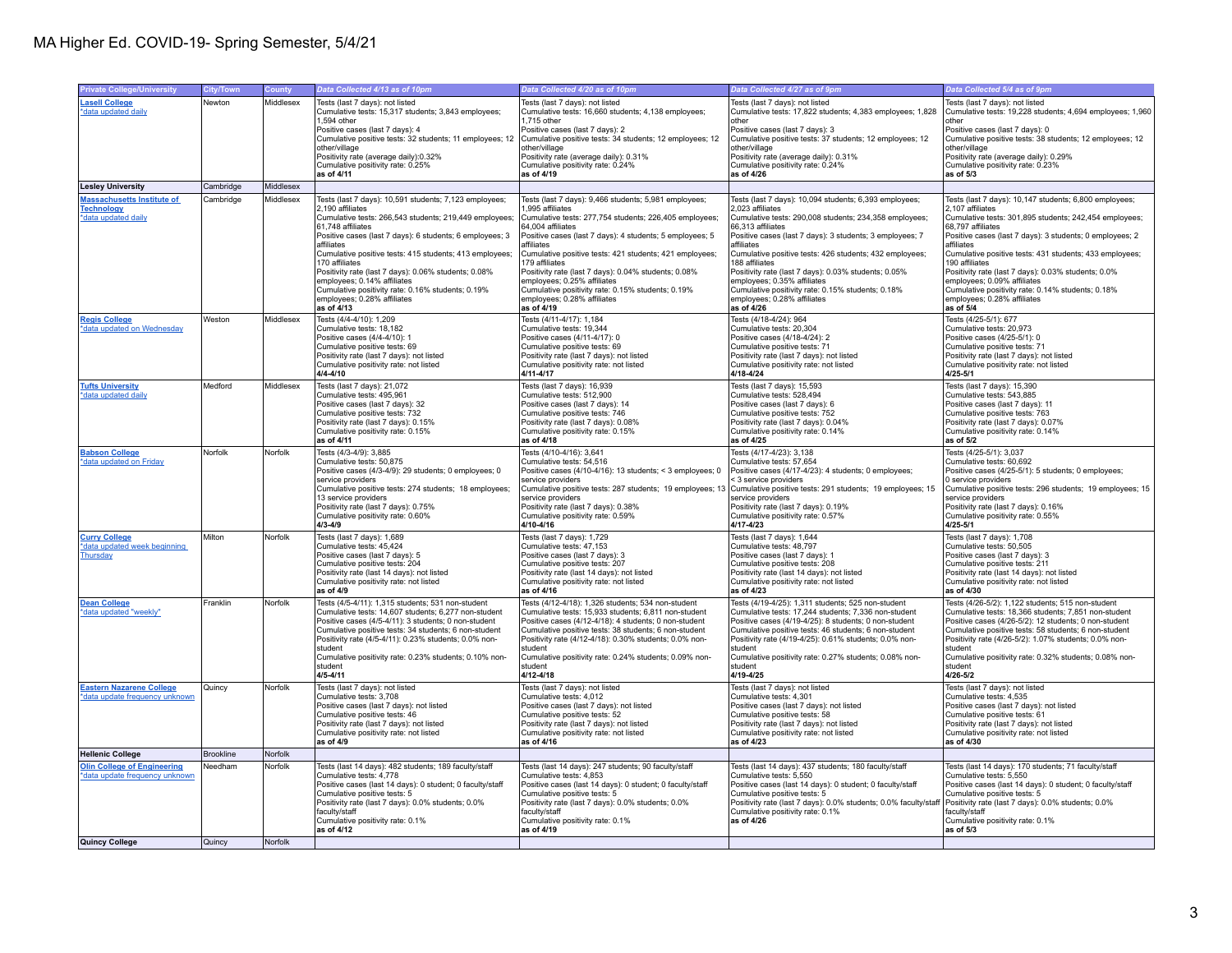| <b>Private College/University</b>                                                                       | City/Town                                       | County  | Data Collected 4/13 as of 10pm                                                                                                                                                                                                                                                                                  | Data Collected 4/20 as of 10pm                                                                                                                                                                                                                                                                                | Data Collected 4/27 as of 9pm                                                                                                                                                                                                                                                                                      | Data Collected 5/4 as of 9pm                                                                                                                                                                                                                                                                                      |
|---------------------------------------------------------------------------------------------------------|-------------------------------------------------|---------|-----------------------------------------------------------------------------------------------------------------------------------------------------------------------------------------------------------------------------------------------------------------------------------------------------------------|---------------------------------------------------------------------------------------------------------------------------------------------------------------------------------------------------------------------------------------------------------------------------------------------------------------|--------------------------------------------------------------------------------------------------------------------------------------------------------------------------------------------------------------------------------------------------------------------------------------------------------------------|-------------------------------------------------------------------------------------------------------------------------------------------------------------------------------------------------------------------------------------------------------------------------------------------------------------------|
|                                                                                                         |                                                 |         |                                                                                                                                                                                                                                                                                                                 |                                                                                                                                                                                                                                                                                                               |                                                                                                                                                                                                                                                                                                                    |                                                                                                                                                                                                                                                                                                                   |
| <b>Wellsley College</b><br>*data updated M-F                                                            | Wellesley                                       | Norfolk | Tests (asymptomatic-last 7 days): 3,163<br>Cumulative tests: not listed<br>Positive cases (last 7 days): 1 students; 0 faculty/staff<br>Cumulative positive tests: not listed<br>Positivity rate (last 7 days): not listed<br>Cumulative positivity rate: not listed                                            | Tests (asymptomatic-last 7 days): 3,423<br>Cumulative tests: not listed<br>Positive cases (last 7 days): 0 students; 0 faculty/staff<br>Cumulative positive tests: not listed<br>Positivity rate (last 7 days): not listed<br>Cumulative positivity rate: not listed                                          | Tests (asymptomatic-last 7 days): 3,668<br>Cumulative tests: not listed<br>Positive cases (last 7 days): 0 students; 0 faculty/staff<br>Cumulative positive tests: not listed<br>Positivity rate (last 7 days): not listed<br>Cumulative positivity rate: not listed                                               | Tests (asymptomatic-last 7 days): 3,757<br>Cumulative tests: not listed<br>Positive cases (last 7 days): 1 students; 0 faculty/staff<br>Cumulative positive tests: 21<br>Positivity rate (last 7 days): not listed<br>Cumulative positivity rate: not listed                                                      |
|                                                                                                         |                                                 |         | as of 4/13                                                                                                                                                                                                                                                                                                      | as of 4/20                                                                                                                                                                                                                                                                                                    | as of 4/27                                                                                                                                                                                                                                                                                                         | as of 5/4                                                                                                                                                                                                                                                                                                         |
| <b>Bay State College</b>                                                                                | Boston                                          | Suffolk |                                                                                                                                                                                                                                                                                                                 |                                                                                                                                                                                                                                                                                                               |                                                                                                                                                                                                                                                                                                                    |                                                                                                                                                                                                                                                                                                                   |
| Beniamin Franklin Institute of<br><b>Technology</b>                                                     | Boston                                          | Suffolk |                                                                                                                                                                                                                                                                                                                 |                                                                                                                                                                                                                                                                                                               |                                                                                                                                                                                                                                                                                                                    |                                                                                                                                                                                                                                                                                                                   |
| <b>Berklee College of Music</b><br>*data updated daily, M-E                                             | Boston                                          | Suffolk | Tests (4/6-4/12): 4,371<br>Cumulative tests: 53,837<br>Positive cases (4/6-4/12): 11<br>Cumulative positive tests: 136<br>Positivity rate (last 7 days): 0.25%<br>Cumulative positivity rate: 0.25%<br>as of 4/12                                                                                               | Tests (4/13-4/19): 3,924<br>Cumulative tests: 57,797<br>Positive cases (4/13-4/19): 6<br>Cumulative positive tests: 142<br>Positivity rate (last 7 days): 0.15%<br>Cumulative positivity rate: 0.25%<br>as of 4/19                                                                                            | Tests (4/20-4/26): 3,937<br>Cumulative tests: 61,734<br>Positive cases (4/20-4/26): 1<br>Cumulative positive tests: 143<br>Positivity rate (last 7 days): 0.03%<br>Cumulative positivity rate: 0.23%<br>as of 4/26                                                                                                 | Tests (4/27-5/3): 3,843<br>Cumulative tests: 65,434<br>Positive cases (4/20-4/26): 0<br>Cumulative positive tests: 143<br>Positivity rate (last 7 days): 0.0%<br>Cumulative positivity rate: 0.22%<br>as of 5/3                                                                                                   |
| <b>Boston Architectural College</b>                                                                     | Boston                                          | Suffolk |                                                                                                                                                                                                                                                                                                                 |                                                                                                                                                                                                                                                                                                               |                                                                                                                                                                                                                                                                                                                    |                                                                                                                                                                                                                                                                                                                   |
| <b>New England Law School</b>                                                                           | Boston                                          | Suffolk |                                                                                                                                                                                                                                                                                                                 |                                                                                                                                                                                                                                                                                                               |                                                                                                                                                                                                                                                                                                                    |                                                                                                                                                                                                                                                                                                                   |
| <b>Boston Universtiy</b><br>*data updated daily                                                         | Boston                                          | Suffolk | Tests (4/5-4/11): 22,751 students; 1,882 faculty;<br>5.506 staff<br>Cumulative tests: 931,673<br>Positive cases (last 7 days): not listed<br>Cumulative positive tests: 1,901<br>Positivity rate (4/5-4/11): 0.25% students; 0.12% faculty;<br>0.22% staff<br>Cumulative positivity rate: 0.20%<br>$4/5 - 4/11$ | Tests (4/12-4/18): 22,377 students; 1,983 faculty;<br>6.070 staff<br>Cumulative tests: 962,103<br>Positive cases (last 7 days): not listed<br>Cumulative positive tests: 1,957<br>Positivity rate (4/12-4/18): 0.20% students; 0.0% faculty;<br>0.18% staff<br>Cumulative positivity rate: 0.20%<br>4/12-4/18 | Tests (4/19-4/25): 21,772 students; 1,765 faculty;<br>5.767 staff<br>Cumulative tests: 991,407<br>Positive cases (last 7 days): not listed<br>Cumulative positive tests: 2,001<br>Positivity rate (4/19-4/25): 0.14% students; 0.11% faculty;<br>0.19% staff<br>Cumulative positivity rate: 0.20%<br>$4/19 - 4/25$ | Tests (4/26-5/2): 20,378 students; 1,746 faculty;<br>5.897 staff<br>Cumulative tests: 1,019,428<br>Positive cases (last 7 days): not listed<br>Cumulative positive tests: 2,024<br>Positivity rate (4/26-5/2): 0.13% students; 0.07% faculty;<br>0.13% staff<br>Cumulative positivity rate: 0.20%<br>$4/26 - 5/2$ |
| <b>Emerson College</b><br>*data updated daily, week<br>beginning Sunday                                 | Boston                                          | Suffolk | Tests (4/5-4/11): 5,709<br>Cumulative tests: 65,489<br>Positive cases (4/5-4/11): 25<br>Cumulative positive tests: 156<br>Positivity rate (4/5-4/11): 0.44%<br>Cumulative positivity rate: 0.24%<br>$4/5 - 4/11$                                                                                                | Tests (4/12-4/18): 5,455<br>Cumulative tests: 70,944<br>Positive cases (4/12-4/18): 10<br>Cumulative positive tests: 166<br>Positivity rate (4/12-4/18): 0.18%<br>Cumulative positivity rate: 0.23%<br>as of 4/19                                                                                             | Tests (4/19-4/25): 5,209<br>Cumulative tests: 76,153<br>Positive cases (4/19-4/25): 0<br>Cumulative positive tests: 166<br>Positivity rate (4/19-4/25): 0.0%<br>Cumulative positivity rate: 0.22%<br>as of 4/26                                                                                                    | Tests (4/26-5/2): 3,992<br>Cumulative tests: 80,075<br>Positive cases (4/26-5/2): 3<br>Cumulative positive tests: 169<br>Positivity rate (4/26-5/2): 0.08%<br>Cumulative positivity rate: 0.21%<br>as of 5/3                                                                                                      |
| <b>Emmanuel College</b><br>*data updated daily M-F                                                      | Boston                                          | Suffolk | Tests (last 7 days): not listed<br>Cumulative tests: 28,827<br>Positive cases (last 7 days): 8<br>Cumulative positive tests: 78<br>Positivity rate (last 7 days): 0.31%<br>Cumulative positivity rate: 0.27%<br>as of 4/12                                                                                      | Tests (last 7 days): not listed<br>Cumulative tests: 30,999<br>Positive cases (last 7 days): 5<br>Cumulative positive tests: 83<br>Positivity rate (last 7 days): 0.23%<br>Cumulative positivity rate: 0.27%<br>as of 4/19                                                                                    | Tests (last 7 days): not listed<br>Cumulative tests: 33,558<br>Positive cases (last 7 days): 2<br>Cumulative positive tests: 85<br>Positivity rate (last 7 days): 0.08%<br>Cumulative positivity rate: 0.25%<br>as of 4/26                                                                                         | Tests (last 7 days): not listed<br>Cumulative tests: 35,933<br>Positive cases (last 7 days): 1<br>Cumulative positive tests: 86<br>Positivity rate (last 7 days): 0.04%<br>Cumulative positivity rate: 0.24%<br>as of 5/3                                                                                         |
| <b>Fisher College</b>                                                                                   | Boston                                          | Suffolk |                                                                                                                                                                                                                                                                                                                 |                                                                                                                                                                                                                                                                                                               |                                                                                                                                                                                                                                                                                                                    |                                                                                                                                                                                                                                                                                                                   |
| <b>Laboure College</b>                                                                                  | Boston                                          | Suffolk | Not updated as of 4/13 at 10pm                                                                                                                                                                                                                                                                                  | Tests (last 7 days): not listed<br>Cumulative tests: not listed<br>Positive cases (4/5-4/11): 0 on-campus; 2 off-campus<br>Cumulative positive tests: 20<br>Positivity rate (4/5-4/11): not listed<br>Cumulative positivity rate: not listed<br>$4/5 - 4/11$                                                  | Not updated as of 4/27 at 9pm                                                                                                                                                                                                                                                                                      | Not updated as of 5/4 at 9pm                                                                                                                                                                                                                                                                                      |
| <b>Massachusetts College of</b><br><b>Pharmacy and Health Sciences</b><br>data update frequency unknown | Boston/Worcest Suffolk<br>er/Manchester.<br>NH. |         | Tests (last 7 days): not listed<br>Cumulative tests: 108,468<br>Positive cases (last 7 days): not listed<br>Cumulative positive tests: 457<br>Positivity rate (last 7 days): not listed<br>Cumulative positivity rate: 0.4%<br>as of 4/11                                                                       | Tests (last 7 days): not listed<br>Cumulative tests: 113,005<br>Positive cases (last 7 days): not listed<br>Cumulative positive tests: 464<br>Positivity rate (last 7 days): not listed<br>Cumulative positivity rate: 0.4%<br>as of 4/20                                                                     | Tests (last 7 days): not listed<br>Cumulative tests: 115,813<br>Positive cases (last 7 days): not listed<br>Cumulative positive tests: 473<br>Positivity rate (last 7 days): not listed<br>Cumulative positivity rate: 0.4%<br>as of 4/25                                                                          | Tests (last 7 days): not listed<br>Cumulative tests: 118,012<br>Positive cases (last 7 days): not listed<br>Cumulative positive tests: 478<br>Positivity rate (last 7 days): not listed<br>Cumulative positivity rate: 0.4%<br>as of $5/1$                                                                        |
| The New England Conservatory Boston<br>of Music<br>*data updated on Friday                              |                                                 | Suffolk | Tests (last 7 days): 617<br>Cumulative tests: 20,530<br>Positive cases (last 7 days): 1<br>Cumulative positive tests: not listed<br>Positivity rate (last 7 days): 0.16%<br>Cumulative positivity rate: 0.18%<br>week of 4/9                                                                                    | Tests (last 7 days): 778<br>Cumulative tests: 21,419<br>Positive cases (last 7 days): 1<br>Cumulative positive tests: not listed<br>Positivity rate (last 7 days): 0.13%<br>Cumulative positivity rate: 0.21%<br>week of 4/16                                                                                 | Tests (week of 4/23): 852<br>Cumulative tests: 22,282<br>Positive cases (week of 4/23): 2<br>Cumulative positive tests: not listed<br>Positivity rate (week of 4/23): 0.23%<br>Cumulative positivity rate: 0.21%<br>week of 4/23                                                                                   | Tests (week of 4/30): 846<br>Cumulative tests: 23,125<br>Positive cases (week of 4/30): 2<br>Cumulative positive tests: not listed<br>Positivity rate (week of 4/30): 0.23%<br>Cumulative positivity rate: 0.20%<br>week of 4/30                                                                                  |
| <b>North Bennet Street School</b>                                                                       | Boston                                          | Suffolk |                                                                                                                                                                                                                                                                                                                 |                                                                                                                                                                                                                                                                                                               |                                                                                                                                                                                                                                                                                                                    |                                                                                                                                                                                                                                                                                                                   |
| <b>Northeastern University</b><br>*data updated daily, week<br>beginning Sunday                         | Boston                                          | Suffolk | Tests (4/4-4/10): 27,518<br>Cumulative tests: 947,008<br>Positive cases (4/4-4/10): 73<br>Cumulative positive tests: 1,527 students; 143<br>faculty/staff; 142 contract employees<br>Positivity rate (last 7 days): 0.27%<br>Cumulative positivity rate: not listed<br>$4/4 - 4/10$                             | Tests (4/11-4/17): 26,184<br>Cumulative tests: 973,192<br>Positive cases (4/11-4/17): 47<br>Cumulative positive tests: 1,567 students; 147 faculty/staff;<br>145 contract employees<br>Positivity rate (last 7 days): 0.18%<br>Cumulative positivity rate: not listed<br>$4/11 - 4/17$                        | Tests (4/18-4/24): 24,519<br>Cumulative tests: 997,713<br>Positive cases (4/18-4/24): 45<br>Cumulative positive tests: 1,608 students; 149 faculty/staff;<br>149 contract employees<br>Positivity rate (last 7 days): 0.18%<br>Cumulative positivity rate: not listed<br>$4/18 - 4/24$                             | Tests (4/25-5/1): 19,770<br>Cumulative tests: 1,017,483<br>Positive cases (4/25-5/1): 13<br>Cumulative positive tests: 1,621 students; 149 faculty/staff;<br>149 contract employees<br>Positivity rate (last 7 days): 0.07%<br>Cumulative positivity rate: not listed<br>$4/25 - 5/1$                             |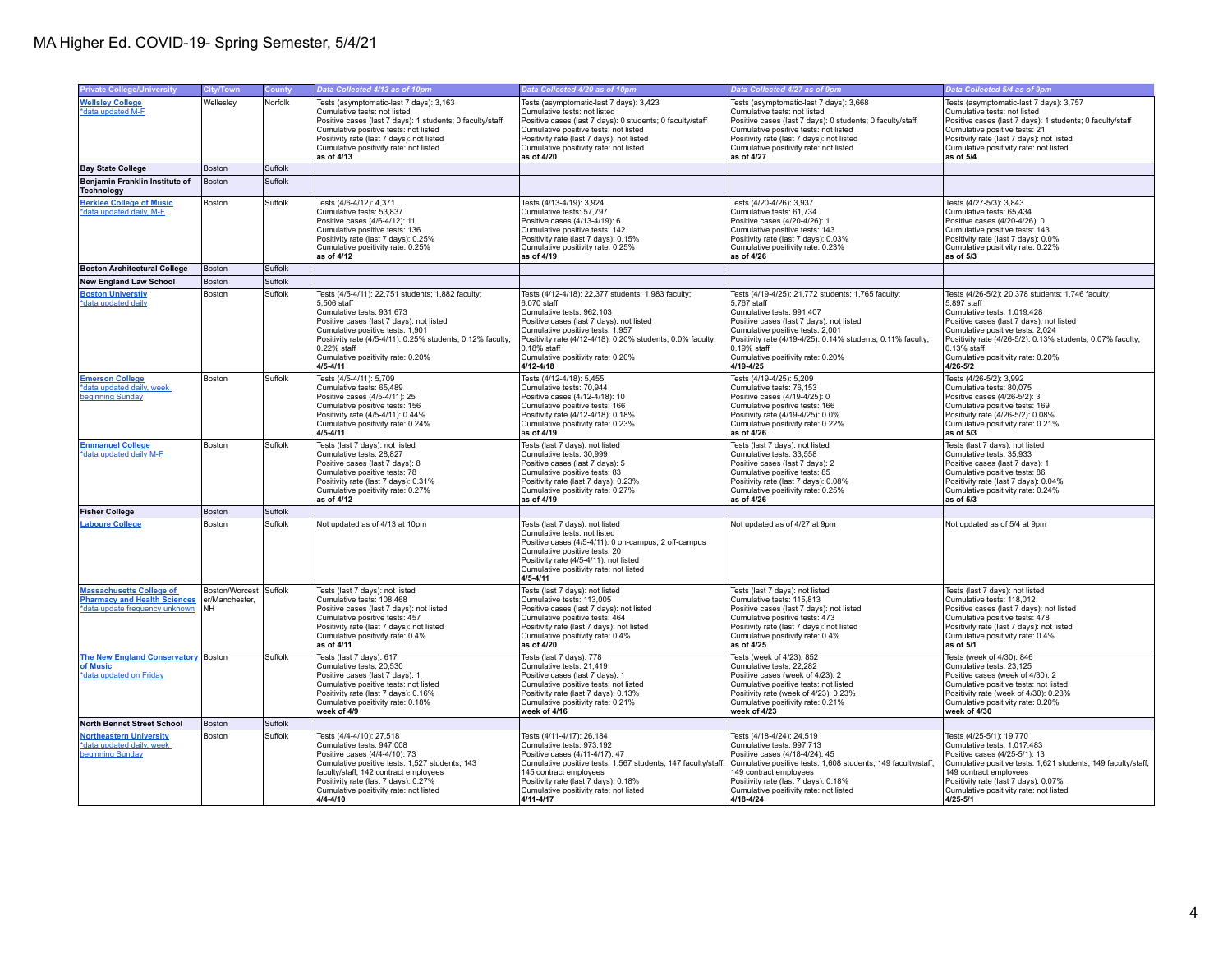| <b>Private College/University</b>                                     | <b>City/Town</b> |           | Data Collected 4/13 as of 10pm                                                            | Data Collected 4/20 as of 10pm                                                            | Data Collected 4/27 as of 9pm                                                             | Data Collected 5/4 as of 9pm                                                              |
|-----------------------------------------------------------------------|------------------|-----------|-------------------------------------------------------------------------------------------|-------------------------------------------------------------------------------------------|-------------------------------------------------------------------------------------------|-------------------------------------------------------------------------------------------|
|                                                                       |                  | County    |                                                                                           |                                                                                           |                                                                                           |                                                                                           |
| <b>Simmons University</b>                                             | Boston           | Suffolk   | Not updated as of 4/13 at 10pm                                                            | Tests (4/8-4/14): 657                                                                     | Not Updated as of 4/27 at 9pm                                                             | Tests (4/22-4/28): 660                                                                    |
| *data updated weekly                                                  |                  |           |                                                                                           | Cumulative tests: 11.661                                                                  |                                                                                           | Cumulative tests: 12.942                                                                  |
|                                                                       |                  |           |                                                                                           | Positive cases (4/8-4/14): 2<br>Cumulative positive tests: not listed                     |                                                                                           | Positive cases (4/22-4/28): 0<br>Cumulative positive tests: not listed                    |
|                                                                       |                  |           |                                                                                           | Positivity rate (last 7 days): not listed                                                 |                                                                                           | Positivity rate (last 7 days): not listed                                                 |
|                                                                       |                  |           |                                                                                           | Cumulative positivity rate: 0.18%                                                         |                                                                                           | Cumulative positivity rate: 0.16%                                                         |
|                                                                       |                  |           |                                                                                           | as of 4/16                                                                                |                                                                                           | as of 4/30                                                                                |
| <b>Suffolk University</b>                                             | Boston           | Suffolk   | Tests (4/4-4/11): 2,920                                                                   | Tests (4/12-4/18): 2,874                                                                  | Tests (4/19-4/23): 2,555                                                                  | Tests (4/24-4/29): 1,961                                                                  |
| *data update frequency unknown                                        |                  |           | Cumulative tests: 78,744                                                                  | Cumulative tests: 81,567                                                                  | Cumulative tests: 84.071                                                                  | Cumulative tests: 86.442                                                                  |
|                                                                       |                  |           | Positive cases (4/4-4/11): 13                                                             | Positive cases (4/12-4/18): 2                                                             | Positive cases (4/19-4/23): 5                                                             | Positive cases (4/24-4/29): 2                                                             |
|                                                                       |                  |           | Cumulative positive tests: 290                                                            | Cumulative positive tests: 292                                                            | Cumulative positive tests: 297                                                            | Cumulative positive tests: 299                                                            |
|                                                                       |                  |           | Positivity rate (last 7 days): not listed                                                 | Positivity rate (last 7 days); not listed                                                 | Positivity rate (last 7 days); not listed                                                 | Positivity rate (last 7 days); not listed                                                 |
|                                                                       |                  |           | Cumulative positivity rate: 0.368%                                                        | Cumulative positivity rate: 0.358%                                                        | Cumulative positivity rate: 0.353%                                                        | Cumulative positivity rate: 0.346%                                                        |
|                                                                       |                  |           | as of 4/12                                                                                | as of 4/18                                                                                | as of 4/24                                                                                | as of 5/1                                                                                 |
| <b>Urban College of Boston</b>                                        | Boston           | Suffolk   |                                                                                           |                                                                                           |                                                                                           |                                                                                           |
| <b>Wentworth Institute of</b>                                         | Boston           | Suffolk   | Tests (last 7 days): 3,638                                                                | Tests (last 7 days): 2,687                                                                | Tests (last 7 days): 2,352                                                                | No update as of 5/4 because they moved to summer                                          |
| <b>Technology</b>                                                     |                  |           | Cumulative tests: 38,956                                                                  | Cumulative tests: 41,546                                                                  | Cumulative tests: 44,091                                                                  | semester and have not published any results for summer                                    |
| *data update frequency unknown                                        |                  |           | Positive cases (last 7 days): 6                                                           | Positive cases (last 7 days): 9                                                           | Positive cases (last 7 days): 3                                                           | semester                                                                                  |
|                                                                       |                  |           | Cumulative positive tests: 128                                                            | Cumulative positive tests: 133                                                            | Cumulative positive tests: 351                                                            |                                                                                           |
|                                                                       |                  |           | Positivity rate: 0.25%                                                                    | Positivity rate: 0.32%                                                                    | Positivity rate: 0.14%                                                                    |                                                                                           |
|                                                                       |                  |           | Cumulative positivity rate: not listed                                                    | Cumulative positivity rate: not listed                                                    | Cumulative positivity rate: not listed                                                    |                                                                                           |
|                                                                       |                  |           | as of 4/13                                                                                | as of 4/18                                                                                | as of 4/27                                                                                |                                                                                           |
| <b>William James College</b>                                          | <b>Boston</b>    | Suffolk   |                                                                                           |                                                                                           |                                                                                           |                                                                                           |
| <b>Anna Maria College</b>                                             | Paxton           | Worcester | Tests (last 7 days): 1,852                                                                | Tests (last 7 days): 1,183                                                                | Tests (last 7 days): 1,839                                                                | Tests (last 7 days): 1,829                                                                |
| *data updated on Friday                                               |                  |           | Cumulative tests: 13,633                                                                  | Cumulative tests: 14,816                                                                  | Cumulative tests: 15.669                                                                  | Cumulative tests: 16.886                                                                  |
|                                                                       |                  |           | Positive cases (last 7 days): 14                                                          | Positive cases (last 7 days): 1                                                           | Positive cases (last 7 days): 2                                                           | Positive cases (last 7 days): 1                                                           |
|                                                                       |                  |           | Cumulative positive tests: 67                                                             | Cumulative positive tests: 68                                                             | Cumulative positive tests: 69                                                             | Cumulative positive tests: 69                                                             |
|                                                                       |                  |           | Positivity rate (last 7 days): 0.49%                                                      | Positivity rate (last 7 days): 0.18%                                                      | Positivity rate (last 7 days): 0.11%                                                      | Positivity rate (last 7 days): 0.05%                                                      |
|                                                                       |                  |           | Cumulative positivity rate: 0.76%<br>as of 4/10                                           | Cumulative positivity rate: 0.46%                                                         | Cumulative positivity rate: 0.44%                                                         | Cumulative positivity rate: 0.41%<br>as of 4/29                                           |
|                                                                       |                  |           |                                                                                           | as of 4/19                                                                                | as of 4/22                                                                                |                                                                                           |
| <b>Assumption College</b>                                             | Worcester        | Worcester | Tests (last 7 days): not listed                                                           | Tests (last 7 days): not listed                                                           | Tests (last 7 days): not listed                                                           | Tests (last 7 days): not listed                                                           |
| *data updated on Friday                                               |                  |           | Cumulative tests: 31.039<br>Positive cases (last 7 days): not listed                      | Cumulative tests: 33.774<br>Positive cases (4/11-4/17): 54                                | Cumulative tests: 36.425<br>Positive cases (4/18-4/24): 54                                | Cumulative tests: 38.782<br>Positive cases (4/25-5/1): 54                                 |
|                                                                       |                  |           | Cumulative positive tests: 33 students; 22 employees                                      | Cumulative positive tests: 33 students; 22 employees                                      | Cumulative positive tests: 33 students; 22 employees                                      | Cumulative positive tests: 33 students; 22 employees                                      |
|                                                                       |                  |           | Positivity rate: not listed                                                               | Positivity rate: not listed                                                               | Positivity rate: not listed                                                               | Positivity rate: not listed                                                               |
|                                                                       |                  |           | Cumulative positivity rate: 0.18%                                                         | Cumulative positivity rate: 0.16%                                                         | Cumulative positivity rate: 0.11%                                                         | Cumulative positivity rate: 0.14%                                                         |
|                                                                       |                  |           | $4/4 - 4/10$                                                                              | $4/11 - 4/17$                                                                             | 4/18-4/24                                                                                 | $4/25 - 5/1$                                                                              |
| <b>Becker College</b>                                                 | Worcester        | Worcester | Tests (last 7 days): 1,285                                                                | Tests (last 7 days): 1,246                                                                | Tests (last 7 days): 1,213                                                                | Tests (last 7 days): 932                                                                  |
| data updated on Tuesday                                               |                  |           | Cumulative tests: 16.506                                                                  | Cumulative tests: 17.786                                                                  | Cumulative tests: 19.012                                                                  | Cumulative tests: 19.950                                                                  |
|                                                                       |                  |           | Positive cases (last 7 days): 4                                                           | Positive cases (last 7 days): 1                                                           | Positive cases (last 7 days): 3                                                           | Positive cases (last 7 days): 2                                                           |
|                                                                       |                  |           | Cumulative positive tests: not listed                                                     | Cumulative positive tests: not listed                                                     | Cumulative positive tests: not listed                                                     | Cumulative positive tests: not listed                                                     |
|                                                                       |                  |           | Positivity rate (last 7 days): not listed                                                 | Positivity rate (last 7 days): not listed                                                 | Positivity rate (last 7 days): not listed                                                 | Positivity rate (last 7 days): not listed                                                 |
|                                                                       |                  |           | Cumulative positivity rate: not listed                                                    | Cumulative positivity rate: not listed                                                    | Cumulative positivity rate: not listed                                                    | Cumulative positivity rate: not listed                                                    |
|                                                                       |                  |           | as of 4/13                                                                                | as of 4/20                                                                                | as of 4/27                                                                                | as of 5/4                                                                                 |
| <b>Clark University</b>                                               | Worcester        | Worcester | Tests (last 7 days): 5,632                                                                | Tests (last 7 days): 5,553                                                                | Tests (last 7 days): 5,420                                                                | Tests (last 7 days): 5,221                                                                |
| data updated daily                                                    |                  |           | Cumulative tests: 29,805                                                                  | Cumulative tests: 36.378                                                                  | Cumulative tests: 40.709                                                                  | Cumulative tests: 45.932                                                                  |
|                                                                       |                  |           | Positive cases (last 7 days): 2                                                           | Positive cases (last 7 days): 10                                                          | Positive cases (last 7 days): 8                                                           | Positive cases (last 7 days): 12                                                          |
|                                                                       |                  |           | Cumulative positive tests (last 30 days): 22<br>Positivity rate (last 7 days): not listed | Cumulative positive tests (last 30 days): 19<br>Positivity rate (last 7 days): not listed | Cumulative positive tests (last 30 days): 22<br>Positivity rate (last 7 days): not listed | Cumulative positive tests (last 30 days): 30<br>Positivity rate (last 7 days): not listed |
|                                                                       |                  |           | Cumulative positivity rate: not listed                                                    | Cumulative positivity rate: not listed                                                    | Cumulative positivity rate: not listed                                                    | Cumulative positivity rate: not listed                                                    |
|                                                                       |                  |           | as of 4/12                                                                                | as of 4/20                                                                                | as of 4/26                                                                                | as of $5/3$                                                                               |
| <b>Holy Cross College</b>                                             | Worcester        | Worcester | Tests (last 7 days): not listed                                                           | Tests (last 7 days): not listed                                                           | Tests (last 7 days): not listed                                                           | Tests (last 7 days): not listed                                                           |
| *data updated daily                                                   |                  |           | Cumulative tests: 97.792                                                                  | Cumulative tests: 103.096                                                                 | Cumulative tests: 108.276                                                                 | Cumulative tests: 113.410                                                                 |
|                                                                       |                  |           | Positive cases (last 7 days): not listed                                                  | Positive cases (last 7 days): not listed                                                  | Positive cases (last 7 days): not listed                                                  | Positive cases (last 7 days): not listed                                                  |
|                                                                       |                  |           | Cumulative positive tests: 224 students; 49 staff;                                        | Cumulative positive tests: 239 students; 49 staff;                                        | Cumulative positive tests: 244 students; 51 staff;                                        | Cumulative positive tests: 251 students; 52 staff;                                        |
|                                                                       |                  |           | 3 other                                                                                   | 3 other                                                                                   | 3 other                                                                                   | 3 other                                                                                   |
|                                                                       |                  |           | Positivity rate (last 7 days): 0.63%                                                      | Positivity rate (last 7 days): 0.33%                                                      | Positivity rate (last 7 days): 0.19%                                                      | Positivity rate (last 7 days): 0.15%                                                      |
|                                                                       |                  |           | Cumulative positivity rate: not listed                                                    | Cumulative positivity rate: not listed                                                    | Cumulative positivity rate: not listed                                                    | Cumulative positivity rate: not listed                                                    |
|                                                                       |                  |           | as of 4/13                                                                                | as of 4/20                                                                                | as of 4/27                                                                                | as of $5/4$                                                                               |
| <b>Nichols College</b>                                                | Dudley           | Worcester | Tests (4/5-4/9): 2.181                                                                    | Tests (4/12-4/16): 1.777                                                                  | Tests (4/19-4/23): 1.711                                                                  | Tests (4/26-4/30): 1.526                                                                  |
| *data updated weekly beginning                                        |                  |           | Cumulative tests: 46,926                                                                  | Cumulative tests: 46,926                                                                  | Cumulative tests: 50,414                                                                  | Cumulative tests: 51,940                                                                  |
| Monday                                                                |                  |           | Positive cases (4/5-4/9): 14                                                              | Positive cases (4/12-4/16): 3                                                             | Positive cases (4/19-4/23): 2                                                             | Positive cases (4/26-4/30): 0                                                             |
|                                                                       |                  |           | Cumulative positive tests: 145                                                            | Cumulative positive tests: 145                                                            | Cumulative positive tests: 150                                                            | Cumulative positive tests: 150                                                            |
|                                                                       |                  |           | Positivity rate (4/5-4/9): 0.64%<br>Cumulative positivity rate: 0.31%                     | Positivity rate (4/12-4/16): 0.64%<br>Cumulative positivity rate: 0.31%                   | Positivity rate (4/19-4/23): 0.12%<br>Cumulative positivity rate: 0.30%                   | Positivity rate (4/26-4/30): 0.0%<br>Cumulative positivity rate: 0.29%                    |
|                                                                       |                  |           | $4/5 - 4/9$                                                                               | as of 4/16                                                                                | 4/19-4/23                                                                                 | 4/26-4/30                                                                                 |
|                                                                       |                  |           |                                                                                           |                                                                                           |                                                                                           |                                                                                           |
| <b>Worcester Polytechnic Institute Worcester</b><br>*data updated M-F |                  | Worcester | Tests (last 7 days): 9,102<br>Cumulative tests. (last 30 days): 36,981                    | Tests (last 7 days): 8,992<br>Cumulative tests. (last 30 days): 39,922                    | Tests (last 7 days): 8,797<br>Cumulative tests. (last 30 days): 36,467                    | Tests (last 7 days): 10,192<br>Cumulative tests. (last 30 days): 39,076                   |
|                                                                       |                  |           | Positive cases (last 7 days): 11                                                          | Positive cases (last 7 days): 11                                                          | Positive cases (last 7 days): 7                                                           | Positive cases (last 7 days):3                                                            |
|                                                                       |                  |           | Cumulative positive tests (last 30 days): 45                                              | Cumulative positive tests (last 30 days): 52                                              | Cumulative positive tests (last 30 days): 50                                              | Cumulative positive tests (last 30 days): 41                                              |
|                                                                       |                  |           | Positivity rate (last 7 days): 0.123%                                                     | Positivity rate (last 7 days): 0.125%                                                     | Positivity rate (last 7 days): 0.081%                                                     | Positivity rate (last 7 days): 0.030%                                                     |
|                                                                       |                  |           | Cumulative positivity rate (last 30 days): 0.124%                                         | Cumulative positivity rate (last 30 days): 0.133%                                         | Cumulative positivity rate (last 30 days): 0.140%                                         | Cumulative positivity rate (last 30 days): 0.107%                                         |
|                                                                       |                  |           | as of 4/13                                                                                | as of 4/19                                                                                | as of 4/25                                                                                | as of 4/29                                                                                |
| <b>Boston Graduate School of</b><br>Psyhcoanalysis                    | <b>Brookline</b> | Middlesex |                                                                                           |                                                                                           |                                                                                           |                                                                                           |
|                                                                       |                  |           |                                                                                           |                                                                                           |                                                                                           |                                                                                           |